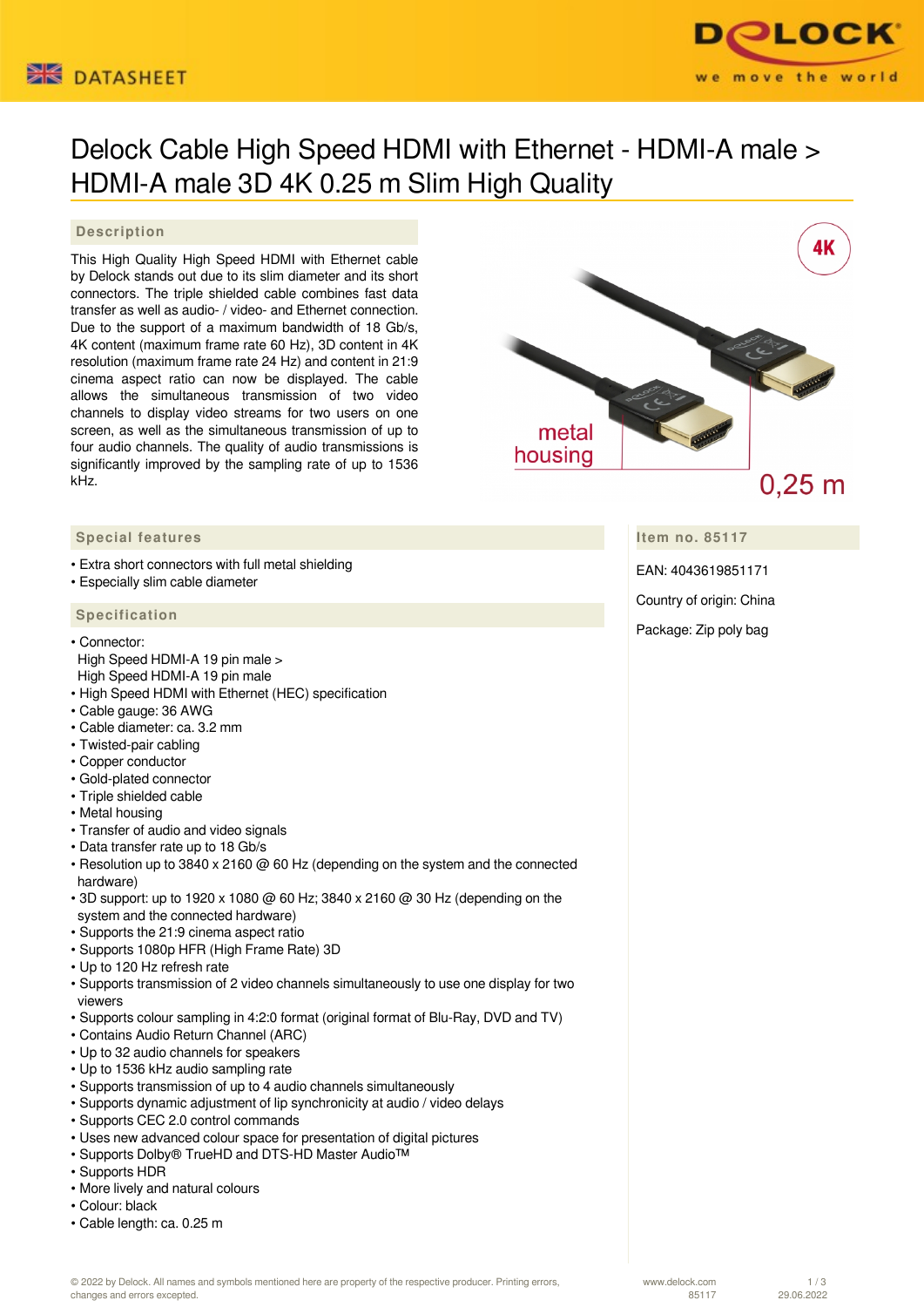



## **System requirements**

• A free HDMI-A interface

 **Package content**

• HDMI cable